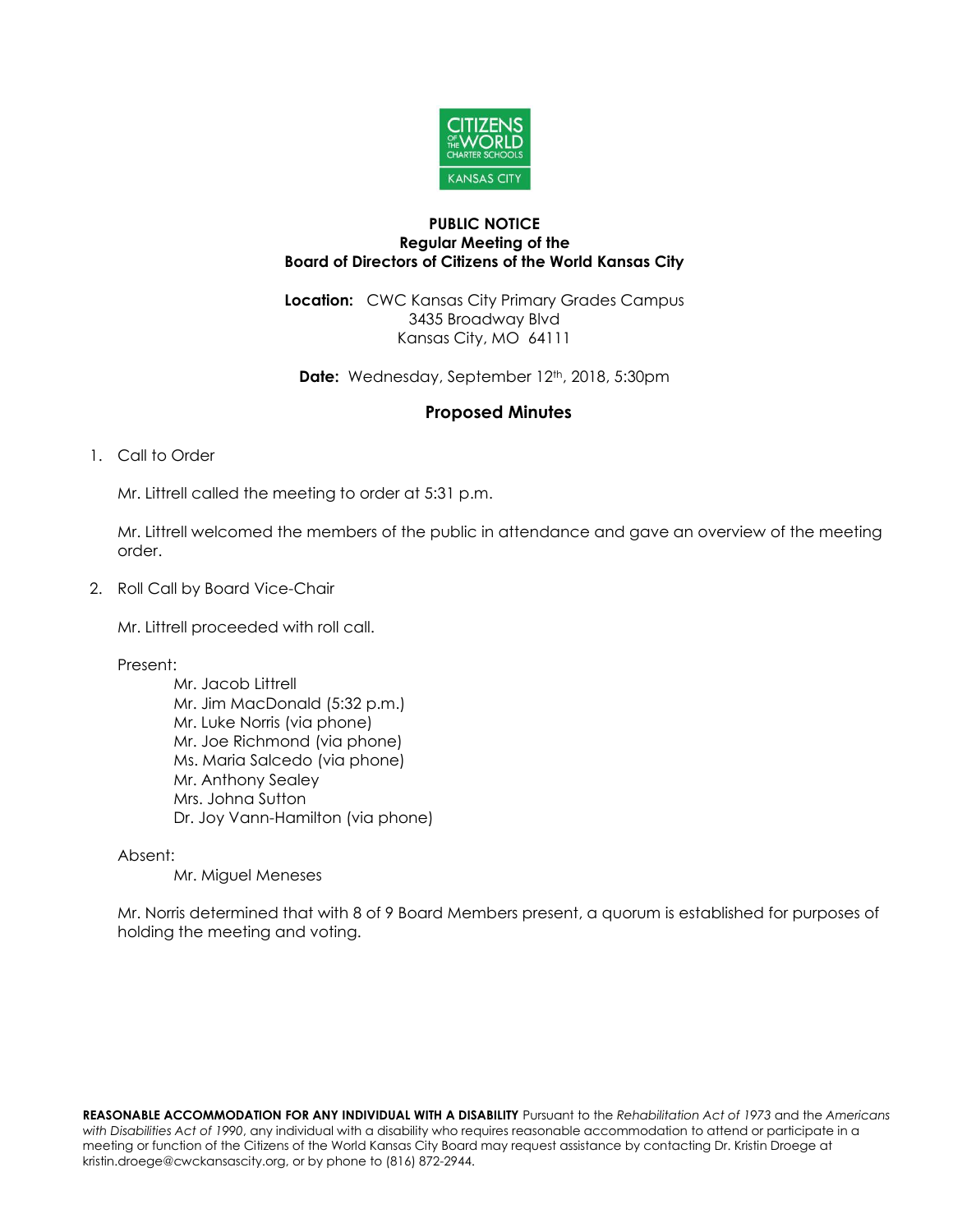3. Review & Consideration of Proposed Agenda

Mr. Littrell moved to approve the agenda as proposed and Mr. Sealey provided a second to the motion. The motion was unanimously approved with none abstaining.

4. Public Comments

Mr. Littrell invited public comment. No public comment was made.

5. Review & Consideration of minutes from the August  $8<sup>th</sup>$ , 2018 regular meeting of the Board

The Board did not have any comments regarding the proposed minutes from the August  $8<sup>th</sup>$ , 2018 Strategic Planning Retreat of the Board. Mr. Sealey moved to approve the minutes as proposed and Mrs. Sutton provided a second. The motion was unanimously approved with none abstaining.

- 6. Finance Committee Report (Mr. Joe Richmond)
	- a. Review & Consideration of Monthly Financials (July 2018), including Check Register

Mr. Richmond highlighted that enrollment came in below projection and the Finance Committee is discussing budget strategies (revising enrollment projection and/or decreasing various budget items). Additionally, there is a new pending grant that may offset this shortage – a clearer picture will be presented by next month's meeting.

Otherwise, July's revenue and expenses were in line with projections.

Mr. Norris and Mrs. Sutton asked questions about specific expenses; Dr. Droege & Mr. Brennan answered.

Mr. MacDonald moved to approve the July register as proposed and Mr. Sealey provided a second. The motion was unanimously approved with none abstaining.

b. Board awareness of credit card vendor change and cardholders (Dr. Droege & Mr. Brennan)

Dr. Droege shared that paralleling the bank change, the school also secured a Country Club credit card account with 2 card holders: Dr. Droege & Mr. Brennan. Dr. Droege also affirmed that the MoBank credit card account is in process of being closed, pending reward point payout.

- 7. Review of Board Conflict of Interest Policy
	- a. Submit signed copies to Mr. Brennan

Mr. Brennan shared that our policy is to have every board member annually sign our Conflict of Interest Policy. Mr. Brennan distributed copies to those in attendance and asked those members on the phone to print, sign, and return copies to him.

**REASONABLE ACCOMMODATION FOR ANY INDIVIDUAL WITH A DISABILITY** Pursuant to the *Rehabilitation Act of 1973* and the *Americans with Disabilities Act of 1990*, any individual with a disability who requires reasonable accommodation to attend or participate in a meeting or function of the Citizens of the World Kansas City Board may request assistance by contacting Dr. Kristin Droege at kristin.droege@cwckansascity.org, or by phone to (816) 872-2944.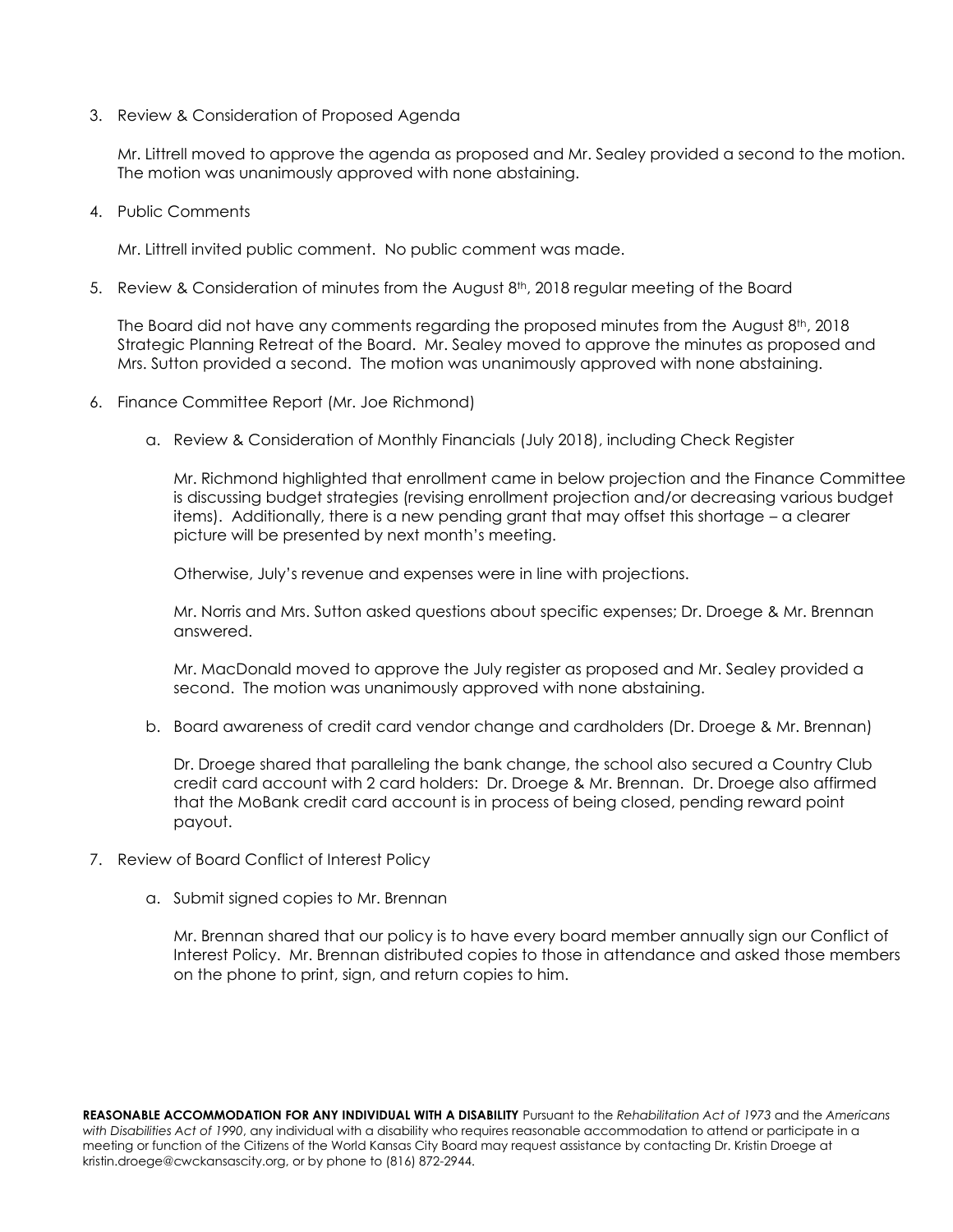8. Review & Consideration of annual appointment of Ms. Amanda Quance to serve as the Homeless **Coordinator** 

Dr. Droege reminded the Board that Ms. Quance has served as the school's Homeless Coordinator for the past two years and affirmed that Ms. Quance is willing to serve again. As required by the state, this is a Board-appointed annual position and she summarized Ms. Quance's additional duties as the Homeless Coordinator.

Mr. Sealey moved to approve the appointment as proposed and Mrs. Sutton provided a second. The motion was unanimously approved with none abstaining.

9. Review & Consideration of annual appointment of Mrs. Catherine Bett to serve as the ELL Coordinator

Dr. Droege reminded the Board that Mrs. Bett has served as the school's ELL Coordinator for the past two years and affirmed that Mrs. Bett is willing to serve again. As required by the state, this is a Boardappointed annual position and she summarized Mrs. Bett's additional duties as the ELL Coordinator.

Mr. Sealey moved to approve the appointment as proposed and Mrs. Sutton provided a second. The motion was unanimously approved with none abstaining.

- 10. Executive Director's Report (Dr. Kristin Droege)
	- a. Diversity

Dr. Droege gave an overview of enrollment, along with entrance/exit summary data. Gender has shifted slightly from an even split to a bit heavier on boys; our ethnic balance has stayed consistent throughout all of our years and continued to our  $3<sup>rd</sup>$  year as well. FRL data is trending similarly to past years as well.

Mr. MacDonald asked if an FRL report by grade level could be provided. Mr. Norris asked if a plotted map of students that did not return and/or have withdrawn could be provided. Dr. Droege said both would be provided to the Board before next report.

Regarding the ADA number, Dr. Droege said the "whole school number" is incorrect; it is actually 95%. The per-pupil is correct and reflects the ongoing trend of 80% attending above 90% (which is below goal of 90%/90%). Dr. Droege led a further discussion regarding tactics and strategies the school is employing to address chronic tardiness. This discussion included the newlyintroduced "tardy compact" that parents sign each time a student arrives late – this is a first step. The discussion covered additional steps, including a Board meeting and reporting to the state as educational neglect.

Mrs. Sutton advised that we reach out to peer schools (especially AL, KCAI, SVN, & Brookside; the latter three because they do not provide transportation either) as well as KCPS for their policy.

Mr. MacDonald further suggested that we employ a stair-step communication with parents (compact signing, administrative meeting, state reporting); Mr. Sealey dovetailed that with identifying additional positive family engagement steps. Mrs. Sutton suggested we look at attendance impacting retention/promotion of grade levels.

**REASONABLE ACCOMMODATION FOR ANY INDIVIDUAL WITH A DISABILITY** Pursuant to the *Rehabilitation Act of 1973* and the *Americans with Disabilities Act of 1990*, any individual with a disability who requires reasonable accommodation to attend or participate in a meeting or function of the Citizens of the World Kansas City Board may request assistance by contacting Dr. Kristin Droege at kristin.droege@cwckansascity.org, or by phone to (816) 872-2944.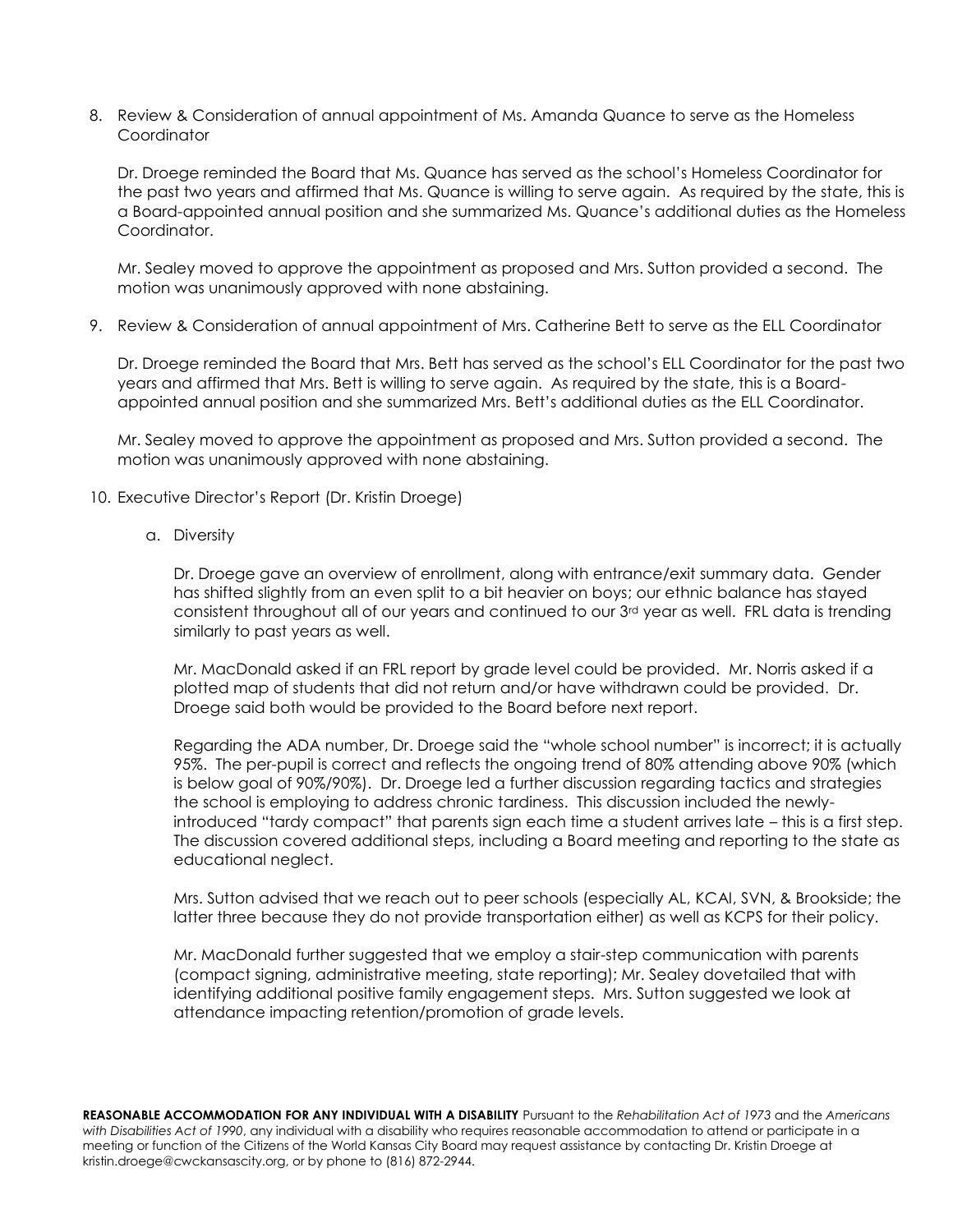Dr. Droege agreed that she, Mr. Brennan, & Mr. Johnson would be the team to lead that research to support the Board in creating this policy; she hoped to provide this research within the next week. Dr. Droege also stated that she would like to research whether our SIS can automate the follow-up emails/letters when attendance milestones are hit.

## b. Understanding

Dr. Droege shared a summary of the TenSquare Report (commissioned by SchoolSmart to ensure we were prepared for the growth into our Middle School); the report showed that they believed the school was ready for that growth while also highlighting some areas to address. In response to those concerns, Dr. Droege modified her annual strategic plan, which she also shared with the Board.

Dr. Droege believed the TenSquare report not only met SchoolSmart's objective, but it also confirmed the feedback our team has received and growth areas we had already identified.

Additionally, Dr. Droege shared that the Kauffman Foundation may be offering an educational consultant to assist us in the broad operational scope (i.e. transportation cost/benefit analysis).

c. Connection

Dr. Droege shared that the school has had some growth in the way we have been challenged with student behavior in the area of Special Education and trauma. Mrs. Murphy assisted in the creation of the Tiers of Support document. She illustrated that 80% of the needs that all of our students may have will be addressed in the classroom and general school environment. However, 15% of the needs may require targeted intervention at a personalized level. A further 5% (approximate) needs may require intensive personal intervention.

Dr. Droege shared that the Special Education team is implementing a "transition room" to address the varied student needs in a way that allows staff to support without the faculty responding throughout the building. Additionally, we are working closely with an almost-full-time contract staff member.

Dr. Droege also shared that for the first time, we have a student that was not responding to our intervention efforts and beyond our capability to effectively serve. Mrs. Murphy identified several facility options, with Dr. Otten's direct input, to partner with. That team toured those facilities with the parent, selected one, and we have begun that transition with the goal of having the family/student return to the school.

The Board had further discussion regarding behavioral support within the school.

Mr. Littrell asked what the budget impact was for our current under-enrollment. Dr. Droege advised the Board that she, Mr. Brennan, and Mr. Greenwood have isolated key areas of the budget (not filling open staff positions and reducing "buffer" in some line items being primary); the remainder of the shortfall will be added to the needed development budget line item.

Mr. Littrell also asked what strategies are in place to increase enrollment for this year (in the next month). Dr. Droege responded that she, Mr. Brennan, & Mr. Johnson have worked with CWCS to strategize effective strategies. Moving forward, Mr. Johnson (for the Primary campus) and Mrs. Gripp (for the Middle School) – supported by Mr. Brennan for data/processes – will own the strategy creation and

**REASONABLE ACCOMMODATION FOR ANY INDIVIDUAL WITH A DISABILITY** Pursuant to the *Rehabilitation Act of 1973* and the *Americans with Disabilities Act of 1990*, any individual with a disability who requires reasonable accommodation to attend or participate in a meeting or function of the Citizens of the World Kansas City Board may request assistance by contacting Dr. Kristin Droege at kristin.droege@cwckansascity.org, or by phone to (816) 872-2944.